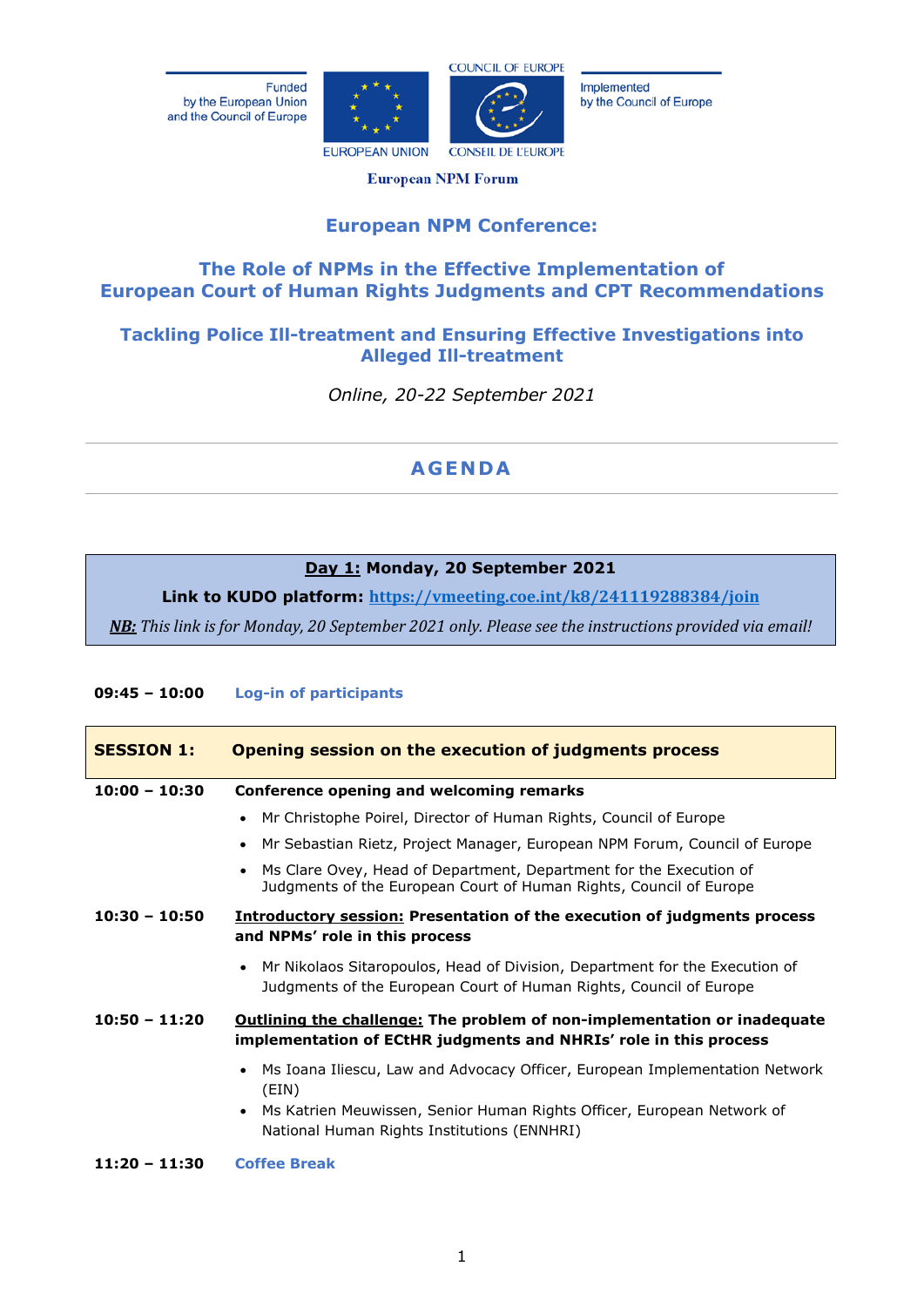### **11:30 – 12:00 Good practice examples: NPMs' participation in the execution of judgments process**

- Mr Vahe Harutyuyan, Senior Advisor, Armenian NPM, Human Rights Defender (Ombudsman) of the Republic of Armenia
- Ms Anne-Sophie Bonnet, Monitor, Officer in Charge of International Relations, French NPM (*Contrôleur général des lieux de privation de liberté*)

#### **12:00 – 12:30 Discussion among NPMs and Q&A on the execution of judgements process the NPMs' role in this process**

**12:30 – 14:30 Lunch Break**

| <b>SESSION 2:</b> | <b>Training session on Rule 9 submissions</b>                                                                                                |  |
|-------------------|----------------------------------------------------------------------------------------------------------------------------------------------|--|
| $14:30 - 15:00$   | <b>Training session: "How to write effective Rule 9 submissions?"</b>                                                                        |  |
|                   | • Mr Patrick Schäfer, Head of Section, Department for the Execution of<br>Judgments of the European Court of Human Rights, Council of Europe |  |
| $15:00 - 15:20$   | Discussion among NPMs and Q&A on Rule 9 submissions                                                                                          |  |
| $15:20 - 15:30$   | <b>Coffee Break</b>                                                                                                                          |  |

| <b>SESSION 3:</b> | <b>Substantive session on police ill-treatment and effective</b><br>investigations into alleged ill-treatment (Part 1)                                                                                         |  |
|-------------------|----------------------------------------------------------------------------------------------------------------------------------------------------------------------------------------------------------------|--|
| $15:30 - 16:00$   | <b>Outlining the problem (I): The structural problem of police ill-treatment</b><br>and ineffective investigations into alleged ill-treatment in the practice of<br><b>Council of Europe monitoring bodies</b> |  |
|                   | • Ms Vânia Costa-Ramos, CPT member                                                                                                                                                                             |  |
|                   | Mr Özgür Derman, Head of Division, Office of the Council of Europe<br>Commissioner for Human Rights                                                                                                            |  |
| $16:00 - 16:30$   | <b>Outlining the problem (II): The Court's pilot and leading judgments on</b><br>police ill-treatment and ineffective investigations into alleged ill-treatment                                                |  |
|                   | Mr Latif Hüseynov, Judge, European Court of Human Rights and former<br>President of the CPT                                                                                                                    |  |
|                   | • Ms Lubov Stoytcheva, Head of Section, Department for the Execution of<br>Judgments of the European Court of Human Rights, Council of Europe                                                                  |  |
| $16:30 - 16:50$   | Discussion among NPMs and Q&A on the structural problem of police ill-<br>treatment and ineffective investigations as outlined by the CPT and the<br>Court's judgments                                         |  |
| $16:50 - 17:00$   | <b>Closing Remarks Day 1</b>                                                                                                                                                                                   |  |
|                   | Ms Marie Steinbrecher (General Rapporteur), Research Fellow, PRILA project,<br>$\bullet$                                                                                                                       |  |

Trinity College Dublin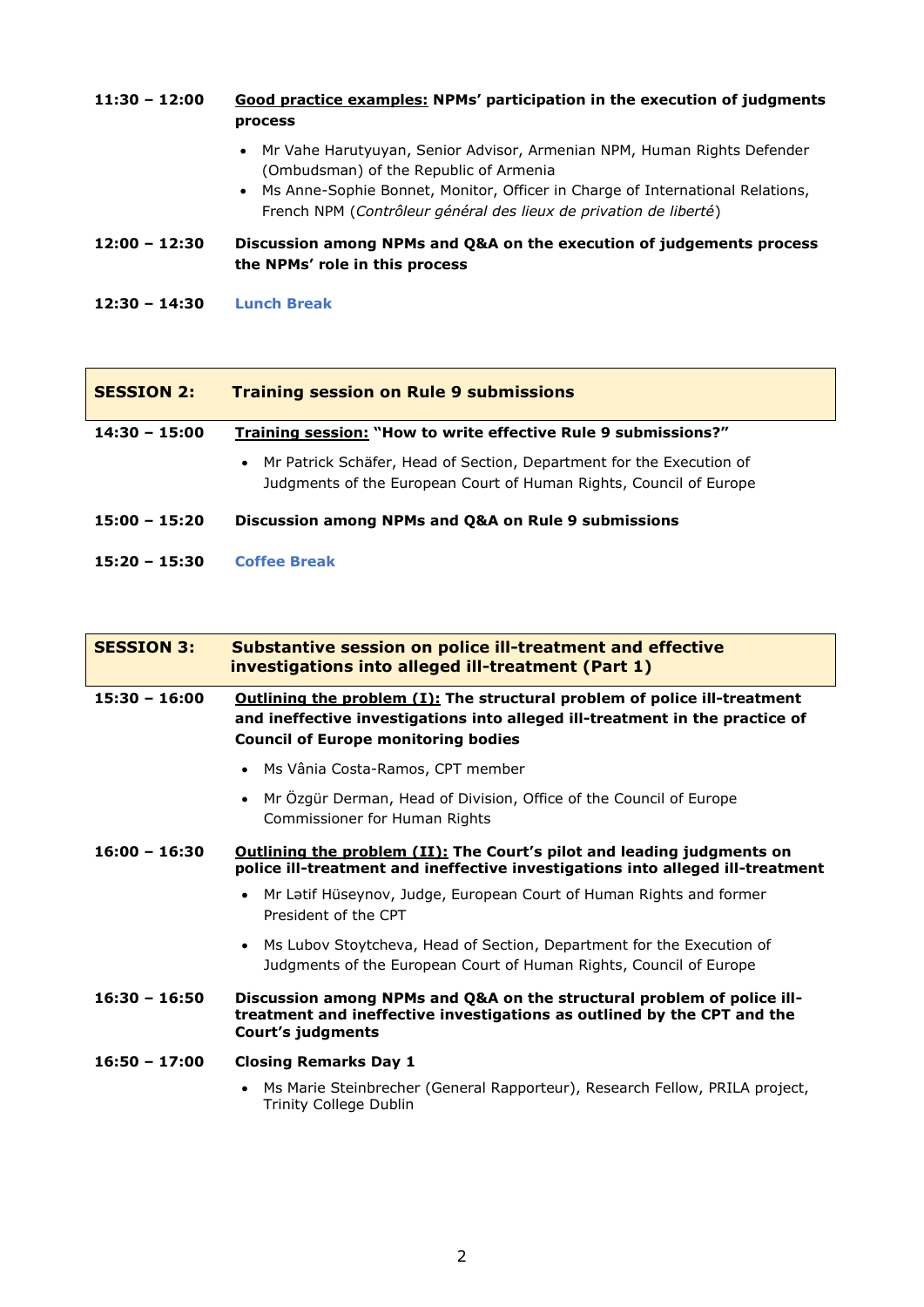# **Day 2: Tuesday, 21 September 2021**

Link to KUDO platform: <https://vmeeting.coe.int/k8/241111572343/join>

*NB: This link is for Tuesday, 21 September 2021 only. Please see the instructions provided via email!*

## **09:45 – 10:00 Log-in of participants**

| <b>SESSION 3:</b> | <b>Substantive session on police ill-treatment and effective</b><br>investigations into alleged ill-treatment (Part 2)                                                                                                                                         |
|-------------------|----------------------------------------------------------------------------------------------------------------------------------------------------------------------------------------------------------------------------------------------------------------|
| $10:00 - 10:10$   | <b>Opening Remarks Day 2</b>                                                                                                                                                                                                                                   |
|                   | Mr Sebastian Rietz, Project Manager, European NPM Forum, Council of Europe                                                                                                                                                                                     |
| $10:10 - 10:50$   | Addressing the problem (I): Tackling the structural problem of police ill-<br>treatment                                                                                                                                                                        |
|                   | Mr Pavlo Pushkar, Head of Division, Department for the Execution of Judgments<br>$\bullet$<br>of the European Court of Human Rights, Council of Europe                                                                                                         |
|                   | • Mr Michael Kellett, Vice-President of the Board of the Association for the<br>Prevention of Torture (APT), former police officer, and CPT expert                                                                                                             |
| $10:50 - 11:15$   | Discussion among NPMs and Q&A on the requirements for implementing<br>the Court's judgments on police ill-treatment                                                                                                                                            |
| $11:15 - 11:30$   | <b>Coffee Break</b>                                                                                                                                                                                                                                            |
| $11:30 - 12:10$   | Addressing the problem (II): Tackling the structural problem of ineffective<br>investigations into alleged police ill-treatment                                                                                                                                |
|                   | Ms Chryssa Hatzi, Senior Investigator, National Mechanism for the<br>$\bullet$<br>Investigation of Arbitrary Incidents, Office of the Greek Ombudsman                                                                                                          |
|                   | Ms Maïté de Rue, Senior Legal Officer, Open Society and Justice Initiative<br>$\bullet$<br>(OSJI), former Deputy Prosecutor and former member and Vice-President of<br>the CPT                                                                                 |
| $12:10 - 12:30$   | Discussion among NPMs and Q&A on the requirements for implementing<br>the Court's judgments on ineffective investigations into alleged police ill-<br>treatment                                                                                                |
| $12:30 - 14:30$   | <b>Lunch Break</b>                                                                                                                                                                                                                                             |
| 14:30 - 15:00     | Addressing the problem (III): Independent oversight of police and<br>investigations, including oversight role of independent bodies and<br>independent complaints mechanisms                                                                                   |
|                   | Ms Justice Mary Ellen Ring, Chairperson, Irish Garda Síochána Ombudsman<br>$\bullet$<br>Commission, Judge of the High Court, Member of the Independent Police<br>Complaints Authorities' Network (IPCAN)                                                       |
|                   | Ms Guro Glærum Kleppe, Deputy Director, Norwegian Bureau for the<br>$\bullet$<br>Investigation of Police Affairs, Member of IPCAN                                                                                                                              |
| $15:00 - 15:25$   | Discussion among NPMs and Q&A on independent oversight of police and<br>investigations                                                                                                                                                                         |
| $15:25 - 15:40$   | <b>Coffee Break</b>                                                                                                                                                                                                                                            |
| $15:40 - 16:10$   | Addressing the problem (IV): Combating impunity for police ill-treatment<br>Mr Mykola Gnatovskyy, CPT member and former President of the CPT<br>$\bullet$<br>Mr Gerald Staberock, Secretary General, World Organisation Against Torture<br>$\bullet$<br>(OMCT) |